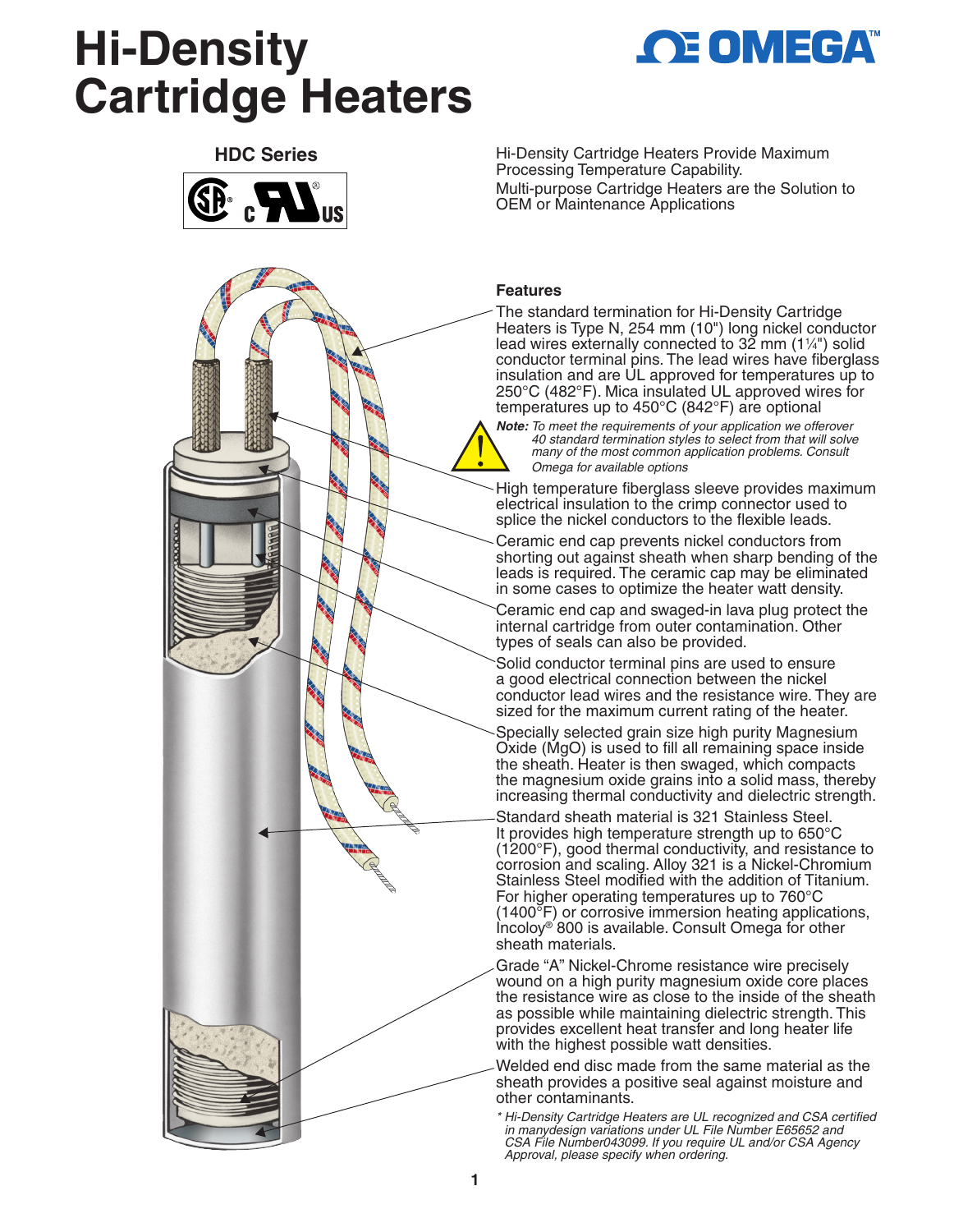## **Hi-Density Cartridge Heater Specifications**

#### **Standard Specifications**

**Dimensional Specifications**

**Performance Ratings - 321 Stainless Steel Sheath Maximum Sheath Temperature:** 650°C (1200°F) Maximum **Watt Density:** 15.5 to 46.5 watt/cm<sup>2</sup> (100 to 300 Watt/in<sup>2</sup>) depending on heater size and operating temperature *Note: The maximum operating temperature and the life expectancy of a cartridge heater is dependent on two main factors:*



*1. The maximum recommended sheath temperature [650°C (1200°F)] for a standard heater. Special Incoloy® 800 sheath [(760°C (1400°F)]*

*2. The maximum ambient temperature for the selected termination* **Length Tolerance for Lead Wires,Wire Braid Leads,** 

**and Armor Cable Leads:**

**Up to 914 mm (36"): -12.7, 25.4 mm (-1/2, 1") 914 to 1829 mm (36 to 72"):** 25.4, 50.8 mm (-1, 2") **Above 72":** 101.6 mm (±4")

| Nominal Diameter                                                                                                                                                                                                               | $\frac{1}{8}$ <sup>II</sup>             | $\frac{1}{4}$ <sup>11</sup> | $\frac{5}{16}$ <sup>11</sup> | $\frac{3}{8}$ <sup>II</sup> | $\frac{1}{2}$ <sup>II</sup> | $\frac{5}{8}$ <sup>II</sup> | $3/4$ <sup>11</sup>             | 1"                     |
|--------------------------------------------------------------------------------------------------------------------------------------------------------------------------------------------------------------------------------|-----------------------------------------|-----------------------------|------------------------------|-----------------------------|-----------------------------|-----------------------------|---------------------------------|------------------------|
| <b>Actual Diameter mm (inch)</b>                                                                                                                                                                                               | 3.10<br>(0.122)                         | 6.25<br>(0.246)             | 7.82<br>(0.308)              | 9.42<br>(0.371)             | 12.60<br>(0.496)            | 15.77<br>(0.621)            | 18.95<br>(0.746)                | 23.30<br>(0.996)       |
| Diameter Tolerance                                                                                                                                                                                                             | 0.051<br>(±0.002)                       | 0.051<br>(±0.002)           | 0.051<br>(±0.002)            | 0.051<br>(±0.002)           | 0.051<br>(±0.002)           | 0.051<br>(±0.002)           | 0.076<br>(±0.003)               | 0.076<br>$(\pm 0.003)$ |
| <b>Minimum Length</b>                                                                                                                                                                                                          | 31.8<br>1.25)                           | 25.40<br>(1)                | 25.40                        | 25.40<br>(1)                | 25.40<br>(1)                | 25.40<br>(1)                | 31.75<br>(11/4)                 | 44.45<br>(13⁄4)        |
| <b>Maximum Length</b>                                                                                                                                                                                                          | 305<br>(12)                             | 914<br>36)                  | 914<br>(36)                  | 1219<br>(48)                | 1219<br>(48)                | 1829<br>(72)                | 1829<br>(72)                    | 1829<br>(72)           |
| <b>Length Tolerance Heaters</b><br>up to 127 mm $(5")$ long                                                                                                                                                                    | 2.4<br>(±3/32)                          | 2.4<br>(±3/32)              | 2.4<br>(±3/32)               | 2.4<br>(±3/32)              | 2.4<br>(±3/32)              | 2.4<br>(±3/32)              | 3.2 <sub>2</sub><br>$(\pm 1/8)$ | 3.2<br>(±1/8)          |
| <b>Length Tolerance Heaters</b><br>$over 127$ mm $(5")$ long                                                                                                                                                                   | $\pm$ 2% of sheath length               |                             |                              |                             |                             |                             |                                 |                        |
| <b>Camber Tolerance Heaters</b><br>to 305 mm (12") long                                                                                                                                                                        | $0.254$ mm $(0.010)$ per foot of length |                             |                              |                             |                             |                             |                                 |                        |
| <b>Camber Tolerance Heaters</b><br>$\alpha$ over 305 mm $(12^{\circ})$ long                                                                                                                                                    | 0.508 mm (0.020") per foot of length    |                             |                              |                             |                             |                             |                                 |                        |
| A contribution of contracts and attached Mini-collections of descriptions in the contract of the contract of the contract of the contract of the contract of the contract of the contract of the contract of the contract of t |                                         |                             |                              |                             |                             |                             |                                 |                        |

*A certain amount of camber is unavoidable. With a slight force, hi-density cartridge heaters will flex enough to fit into a straight reamed hole.*

#### **Electrical Specifications**

| <b>Nominal Diameter</b>                                                                                        | $\frac{1}{8}$ <sup>11</sup> | $\frac{1}{4}$      | $\frac{5}{16}$ <sup>11</sup> | $3/8$ <sup>II</sup> | $\frac{1}{2}$ <sup>11</sup> | $\frac{5}{8}$ <sup>11</sup> | $3/4$ <sup>11</sup> | 1"     |
|----------------------------------------------------------------------------------------------------------------|-----------------------------|--------------------|------------------------------|---------------------|-----------------------------|-----------------------------|---------------------|--------|
| <b>Maximum Voltage</b>                                                                                         | 240                         | 240                | 240                          | 240                 | 240                         | 480*                        | 480*                | 480*   |
| <b>Maximum Amperage</b><br>(see next line for exceptions)                                                      | 3.0                         | 4.4                | 4.5                          | 6.7                 | 10.5                        | 23                          | 23                  | 23     |
| <b>†Maximum Amperage for Types</b><br>C1C, C1D, C2C, C2D, CS, F, M3, R1B,<br>S1, S2, SA, W and W3 Terminations |                             | 3.0                | 3.0                          | 5.5                 | 7.6                         | 9.7                         | 9.7                 | 9.7    |
| Minimum Wattage at 120V on a 1" long Heater                                                                    |                             | 50                 | 45                           | 45                  | 50                          | 50                          |                     |        |
| Minimum Wattage at 120V on a 2" long Heater                                                                    | 5                           | 20                 | 20                           | 20                  | 20                          | 20                          | 20                  | 20     |
| <b>Maximum Wattage at 120V</b>                                                                                 | 360                         | 525                | 540                          | 800                 | 1260                        | 2760                        | 2760                | 2760   |
| <b>Maximum Wattage at 240V</b>                                                                                 | 720                         | 1050               | 1080                         | 1600                | 2520                        | 5520                        | 5520                | 5520   |
| <b>Maximum Wattage at 480V</b>                                                                                 |                             |                    |                              |                     |                             | 11.000                      | 11.000              | 11,000 |
| <b>Wattage Tolerance</b>                                                                                       | $+10, -15%$                 | Plus 5%, minus 10% |                              |                     |                             |                             |                     |        |
| <b>Resistance Tolerance</b>                                                                                    | $+15, -10%$                 | Plus 10%, minus 5% |                              |                     |                             |                             |                     |        |

*† Current carrying capacities are for ambient temperatures up to 250°C (482°F) with mica insulated lead wires. \*480V when applicable. Consult Omega.*

#### **Temperature Coefficient of Resistance**

The electrical resistance (ohms) of the heater resistance wire increases with temperature rise. Omega standard hi-density cartridge heaters are manufactured with ohms (cold ohms) 3.3% lower than the actual calculated ohms (hot ohms) to compensate for this increase.

#### **Available Electrical Features**

| <b>Diameter</b>              | <b>Dual</b><br><b>Volts</b> | 3-Phase | <b>Dual</b><br><b>Circuits</b> | <b>Mult. Heat Zones</b><br>Max. 3 zones |
|------------------------------|-----------------------------|---------|--------------------------------|-----------------------------------------|
| $\frac{1}{8}$ <sup>11</sup>  | No                          | No      | No                             | No                                      |
| $\frac{1}{4}$ <sup>11</sup>  | No                          | No      | No                             | No                                      |
| $\frac{5}{16}$ <sup>11</sup> | No                          | No      | No                             | No                                      |
| $\frac{3}{8}$ <sup>11</sup>  | Yes*                        | No      | No                             | Yes*                                    |
| $\frac{1}{2}$ <sup>11</sup>  | Yes*                        | Yes     | Yes                            | Yes*                                    |
| $\frac{5}{8}$ <sup>11</sup>  | Yes                         | Yes     | Yes                            | Yes                                     |
| $\frac{3}{4}$ <sup>11</sup>  | Yes                         | Yes     | Yes                            | Yes                                     |
| 1"                           | Yes                         | Yes     | Yes                            | Yes                                     |



*Note: Specifications detailed on this page are standard. Consult Omega if your application requires tighter tolerances or has other special requirements*

*Consult factory for maximum wattages and voltages \*Heaters may require a larger diameter transition area at lead end.*

**2**